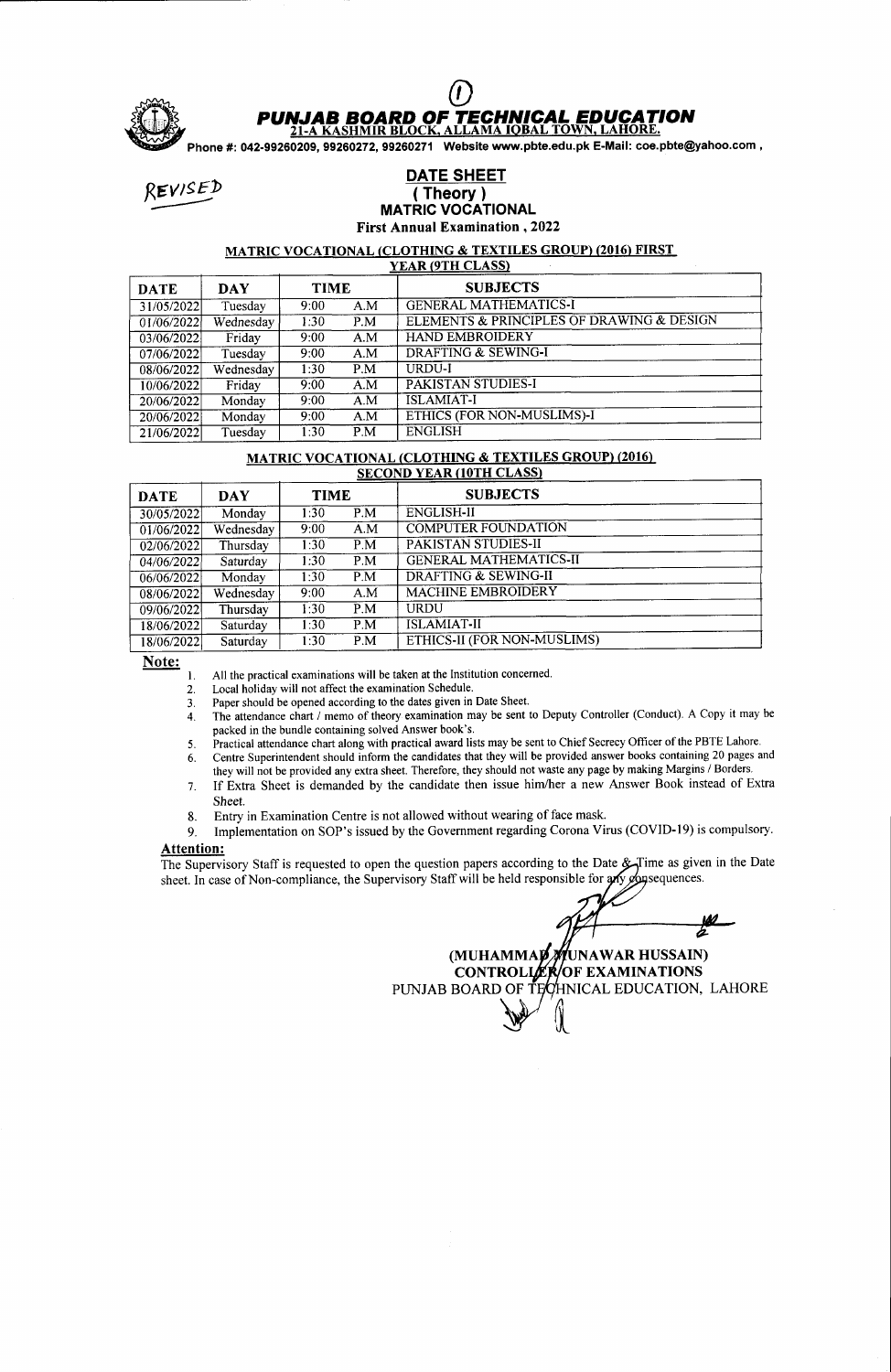

## PUNJAB BOARD OF TECHNICAL EDUCATION

2I-A KASHMIR BLOCK. ALLAMA IOBAL TOWN. LAHORE.

Phone #: 042-99260209, 99260272, 99260271 Website www.pbte.edu.pk E-Mail: coe.pbte@yahoo.com ,

DATE SHEET

Revised

### ( Practical) MATRIC VOCATIONAL

First Annual Examination, 2022

MATRIC VOCATIONAL (CLOTHING & TEXTILES GROUP) (2016)

|  | <b>FIRST YEAR (9TH CLASS)</b> |  |
|--|-------------------------------|--|

| <b>DATE</b> | DAY       | <b>TIME</b> | <b>SUBJECTS</b>                                                 | Group |
|-------------|-----------|-------------|-----------------------------------------------------------------|-------|
| 22/06/2022  | Wednesday | A.M<br>9:00 | DRAFTING & SEWING-I (PRACTICAL)                                 |       |
| 23/06/2022  | Thursday  | A.M<br>9:00 | ELEMENTS & PRINCIPLES OF DRAWING & DESIGN<br>(PRACTICAL)        |       |
| 24/06/2022  | Fridav    | 9:00<br>A.M | HAND EMBROIDERY (PRACTICAL)                                     |       |
|             |           |             | <b>MATRIC VOCATIONAL (CLOTHING &amp; TEXTILES GROUP) (2016)</b> |       |

| SECOND YEAR (10TH CLASS) |           |             |                                        |       |  |  |  |  |
|--------------------------|-----------|-------------|----------------------------------------|-------|--|--|--|--|
| <b>DATE</b>              | DAY       | <b>TIME</b> | <b>SUBJECTS</b>                        | Group |  |  |  |  |
| 22/06/2022               | Wednesdav | P.M<br>1:30 | <b>COMPUTER FOUNDATION (PRACTICAL)</b> |       |  |  |  |  |
| 23/06/2022               | Thursday  | P.M<br>1:30 | DRAFTING & SEWING-II (PRACTICAL)       |       |  |  |  |  |
| 24/06/2022               | Fridav    | P.M<br>2:30 | MACHINE EMBROIDERY (PRACTICAL)         |       |  |  |  |  |

### Note:

1. The grouping of the students for Practical Examination will be done by the Principal concerned.

2. Similarly there will be a Group of 40 candidates in the Subjects of Trade Practical and four groups will take their Practical Examination in a day.

3. Local holiday will not affect the Examination Schedule.Paper should be opened according to the dates given in the Date Sheet

Attention<br>The Supervisory Staff is requested to open the question papers according to the Date & Time as given bate sheet. In case of the Non-compliance, the Supervisory Staff will be held responsible for any consequences

aû (MUHAMMAD**/v//**UNAWAR HUSSAIN) EXAMINATIONS ALEDUCATION, LAHORE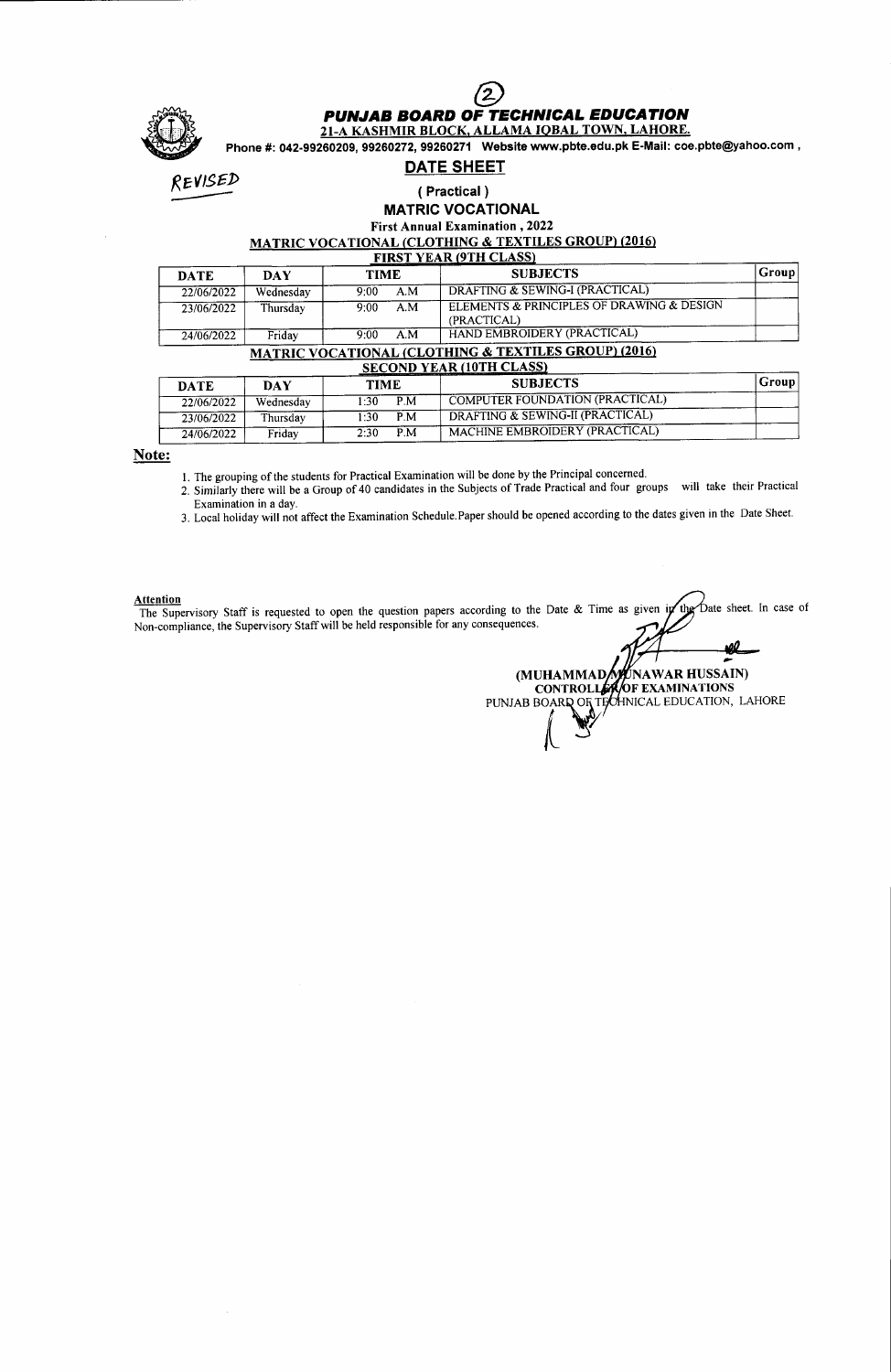

Phone #: 042-99260209, 99260272, 99260271 Website www.pbte.edu.pk E-Mail: coe.pbte@yahoo.com ,<br>REVISED **DATE SHEET** (Theory )

# (Theory)<br>MATRIC VOCATIONAL

First Annual Examination ,2022

# MATRIC VOCATIONAL (CLOTHING & TEXTILES GROUP REV 2012)<br>FIRST YEAR (9TH CLASS)

| <b>DATE</b> | <b>DAY</b> | <b>TIME</b> |     | <b>SUBJECTS</b>                              |
|-------------|------------|-------------|-----|----------------------------------------------|
| 31/05/2022  | Tuesday    | 9:00        | A.M | <b>GENERAL MATHEMATICS-I</b>                 |
| 01/06/2022  | Wednesday  | 1:30        | P.M | ELEMENTS & PRINCIPLES OF DRAWING & DESIGNING |
| 03/06/2022  | Friday     | 9:00        | A.M | <b>HAND EMROIDERY</b>                        |
| 07/06/2022  | Tuesday    | 9:00        | A.M | <b>DRAFTING &amp; SEWING-I</b>               |
| 08/06/2022  | Wednesday  | 1:30        | P.M | URDU-I                                       |
| 10/06/2022  | Friday     | 9:00        | A.M | <b>PAKISTAN STUDIES-I</b>                    |
| 20/06/2022  | Monday     | 9:00        | A.M | <b>ISLAMIAT-I</b>                            |
| 20/06/2022  | Monday     | 9:00        | A.M | <b>ETHICS (FOR NON-MUSLIMS)-I</b>            |
| 21/06/2022  | Tuesday    | 1:30        | P.M | <b>ENGLISH</b>                               |

# MATRIC VOCATIONAL (CLOTHING & TEXTILES GROUP REV 2012)<br>SECOND YEAR (10TH CLASS)

| <b>DATE</b> | <b>DAY</b> | <b>TIME</b> |                | <b>SUBJECTS</b>               |
|-------------|------------|-------------|----------------|-------------------------------|
| 30/05/2022  | Monday     | 1:30        | P.M            | <b>ENGLISH-II</b>             |
| 01/06/2022  | Wednesday  | 9:00        | A.M            | <b>COMPUTER FOUNDATION</b>    |
| 02/06/2022  | Thursday   | 1:30        | P.M            | <b>PAKISTAN STUDIES-II</b>    |
| 04/06/2022  | Saturday   | 1:30        | P <sub>M</sub> | <b>GENERAL MATHEMATICS-II</b> |
| 06/06/2022  | Monday     | 1:30        | P.M            | DRAFTING & SEWING-II          |
| 08/06/2022  | Wednesday  | 9:00        | A.M            | <b>MACHINE EMBROIDERY</b>     |
| 09/06/2022  | Thursday   | 1:30        | P.M            | <b>URDU</b>                   |
| 18/06/2022  | Saturday   | 1:30        | P.M            | <b>ISLAMIAT-II</b>            |
| 18/06/2022  | Saturday   | 1:30        | P.M            | ETHICS-II (FOR NON-MUSLIMS)   |

Note:

All the practical examinations will be taken at the Institution concerned. l.

Local holiday will not affect the examination Schedule. 2.

Paper should be opened according to the dates given in Date Sheet. 3.

- The attendance chart / memo of theory examination may be sent to Deputy Controller (Conduct). A Copy it may be packed in the bundle containing solved Answer book's. A
- iractical attendance chart along with practical award lists may be sent to Chief Secrecy Officer of the PBTE Lahore. Centre Superintendent should inform the candidates that they will be provided answer books containing 20 pages and 5. b.
- they will not be provided any extra sheet. Therefore, they should not waste any page by making Margins / Borders.
- If Extra Sheet is demanded by the candidate then issue him/her a new Answer Book instead of Extra  $\overline{7}$ . Sheet.
- 8. Entry in Examination Centre is not allowed without wearing of face mask.<br>9. Implementation on SOP's issued by the Government regarding Corona Vi
- Implementation on SOP's issued by the Government regarding Corona Virus (COVID-19) is compulsory.

### Attention:

The Supervisory Staff is requested to open the question papers according to the Date & Fime as given in the Date sheet. In case of Non-compliance, the Supervisory Staff will be held responsible for any consequences

(MUHAMMA**P** MUNAWAR HUSSAIN) CONTROLLER OF EXAMINATIONS PUNJAB BOARD OF TECHNICAL EDUCATION, LAHORE  $\mathcal{L}$ 

fiL